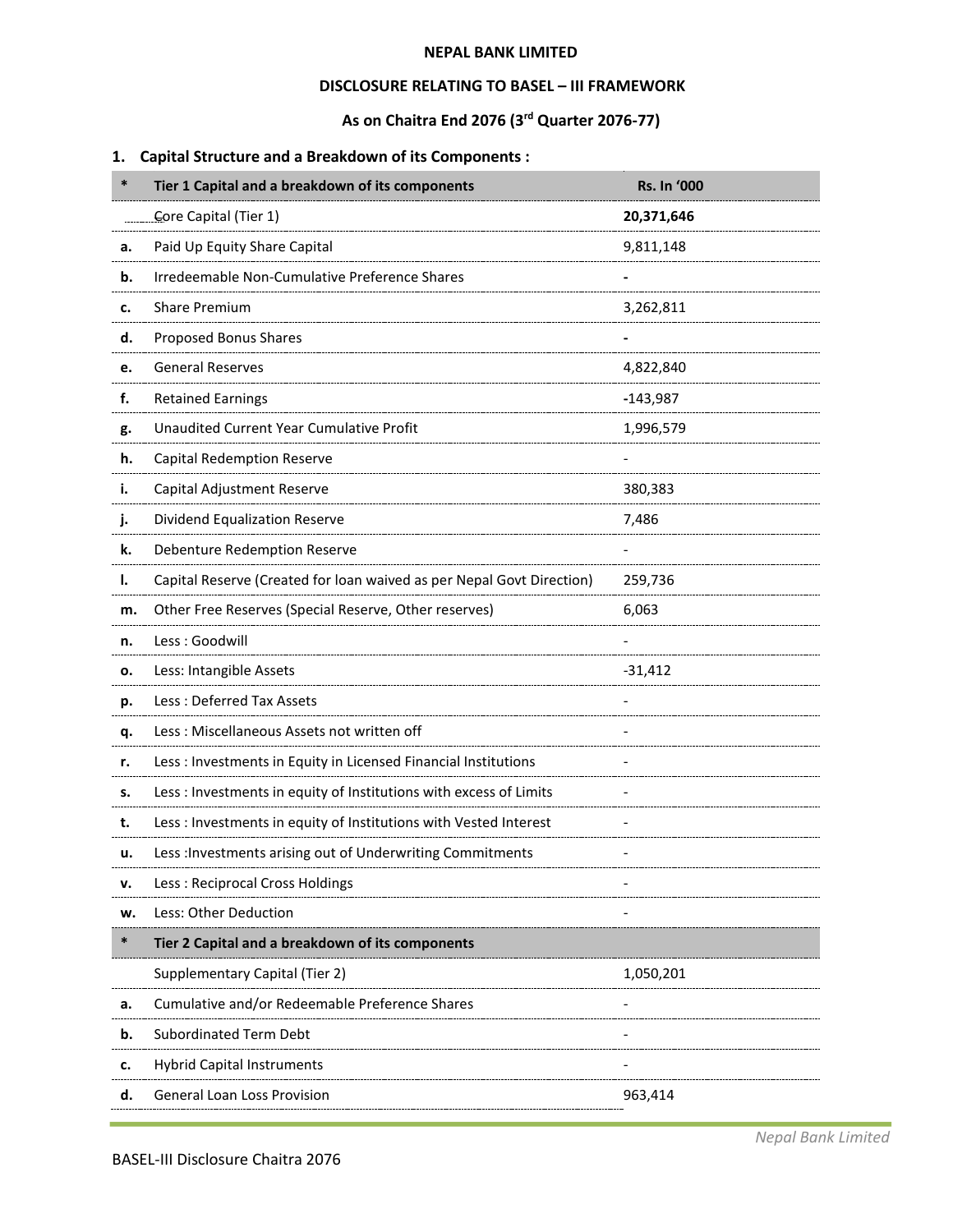| e. | <b>Exchange Equalization Reserve</b>                           | 86,787      |
|----|----------------------------------------------------------------|-------------|
| f. | Investment Adjustment Reserve                                  |             |
| g. | <b>Assets Revaluation Reserve</b>                              |             |
| h. | Additional Loan Loss Provision                                 |             |
|    | <b>Other Reserves</b>                                          |             |
|    |                                                                |             |
|    | <b>Total Capital Fund (Tier 1 and Tier 2)</b>                  | 21,421,847  |
|    | Risk Weighted Exposure(Assets) (After Supervisor's Adjustment) | 134.716.521 |
|    | <b>Capital Adequacy Ratio</b>                                  | 15.90%      |
|    | <b>Regulator Requirement</b>                                   | 11%         |
|    | <b>Common Equity Tier 1 Capital Ratio</b>                      | 15.12%      |

- Deductions from Capital: Rs. 31,412
- Total Qualifying Capital: Rs. 20,371,646
- Capital Adequacy ratio: 15.90%
- **Summary of the bank's internal approach to assess the adequacy of its capital to support current and future activities, if applicable :**

NBL in its efforts to improve the capital adequacy ratio as prescribed by the regulator had implemented a revised capital plan. Besides, the bank had formulated ICAAP Policy aimed at improving the Capital Adequacy position in compliance with BASEL-III Framework from FY 2073-74. The task of systematic preparation and presentation of BASEL-III report has been entrusted with the Risk Management Department of the bank. Currently the bank's ratio stands at 15.90%.

### **2. Risk Exposures**

• **Risk weighted exposures for Credit Risk, Market Risk and Operational Risk The risk weighted exposures as of 12th April 2020 is given below:** 

| S.No. | <b>Particulars</b>         | Amount Rs. (000) |
|-------|----------------------------|------------------|
|       | Credit Risk                | 11,39,03,777     |
|       | <b>Operational Risk</b>    | 1,06,46,326      |
|       | <b>Market Risk</b>         | 29,65,742        |
|       | Adjustment under Pillar II | 72,00,676        |
|       | Total                      | 134,716,521      |

### • Risk weighted exposures under each of 12 categories of Credit Risk

| S.No. Particulars                 | Amount Rs. (000) |
|-----------------------------------|------------------|
| Claims on other official entities |                  |
| Claims on banks                   | 3,789,116.72     |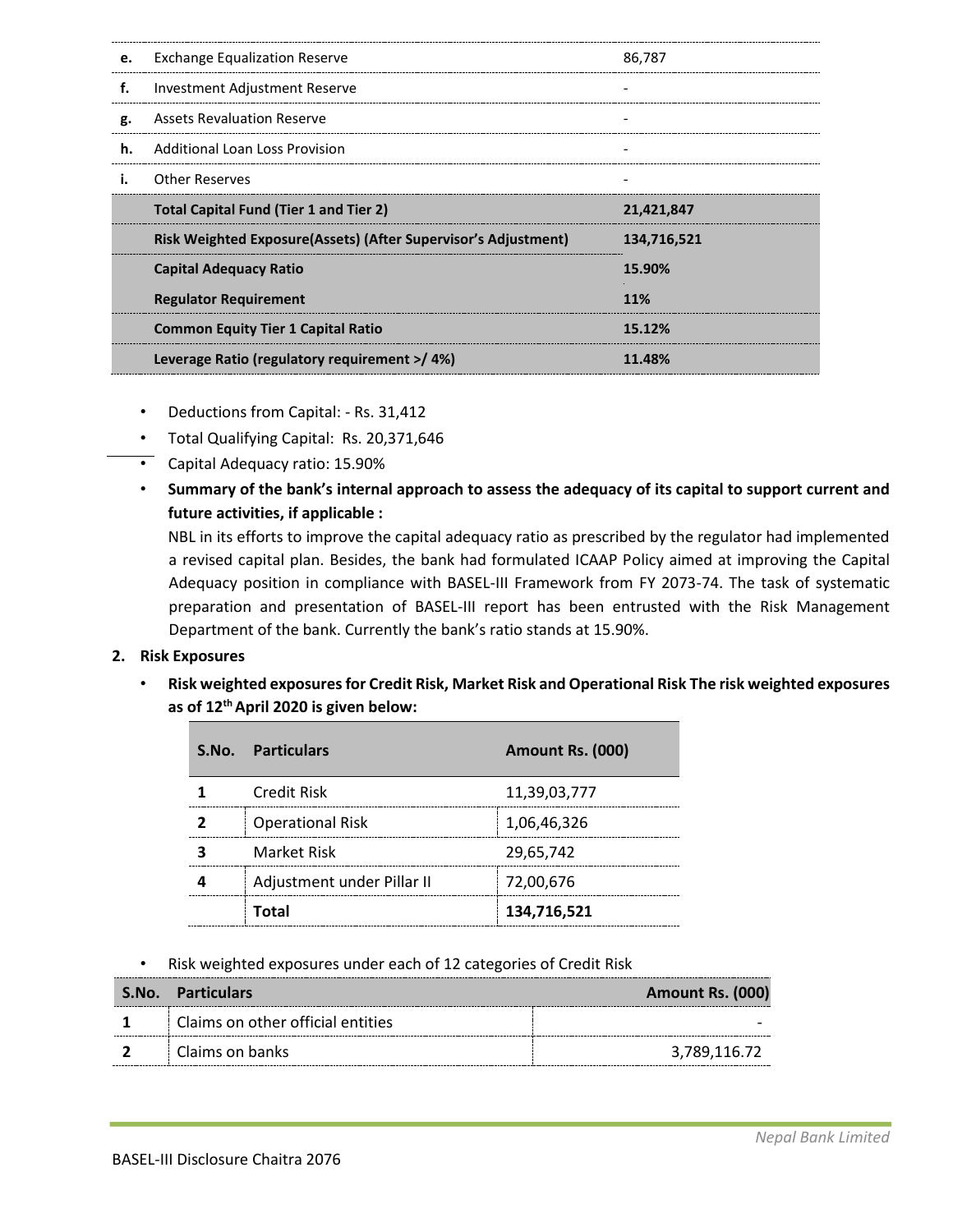| 3  | Claims on domestic corporate & Securities firm | 39,908,922.89 |
|----|------------------------------------------------|---------------|
| 4  | Claims on regulatory retail portfolio          | 26,164,320    |
| 5  | Claims not satisfying granularity Criteria     |               |
| 6  | Claims Secured by Residential properties       | 4,049,375     |
| 7  | Claims secured by commercial real estate       | 818,024       |
| 8  | Past Due Claims                                | 3,600,336     |
| 9  | <b>High Risk Claims</b>                        | 1,311,806     |
| 10 | Lending against securities (Bonds and Shares)  | 4,846,785.64  |
| 11 | Investment in Equity of Institutions           | 1,102,853     |
| 12 | <b>Other Assets</b>                            | 17,361,385    |
| 13 | Off Balance Sheet Items                        | 10,950,852    |
|    | <b>Total</b>                                   | 113,903,777   |

--------

## • Amount of NPAs (Both Gross and Net) Rs. In '000

|    | <b>S.No.</b> Particulars        | Gross NPA (Rs.) | <b>Loan-Loss Provision (Rs.)</b> | Net NPA (Rs.) |
|----|---------------------------------|-----------------|----------------------------------|---------------|
| а. | Restructured/Reschedule<br>Loan | 1,273.00        | 159.13                           | 1.113.88      |
|    | Substandard                     | 526,354.52      | 131.588.63                       | 394,765.89    |
|    | Doubtful                        | 763.284.41      | 381.642.21                       | 381.642.21    |
|    | ר מכ                            | 1,518,101.06    | 1,518,101.06                     |               |
|    |                                 | 2,809,013.00    | 2,031,491.02                     | 777,521.97    |

### • **NPA Ratios :**

- ▶ Gross NPA to Gross Advances : 2.64%
- ▶ Net NPA to Net Advances : 1.90%

## • **Movement of Non-Performing Assets Rs. In 000**

| <b>Particulars</b>        | <b>This Quarter</b> | <b>Previous Quarter</b> | Changes % |
|---------------------------|---------------------|-------------------------|-----------|
| Non Performing Assets     | 2,809,013.00        | 2.768.912.00            |           |
| Non Performing Assets (%) | 2.64%               | 2.66%                   | 1.45%     |

### • **Write off of Loans and Interest Suspense**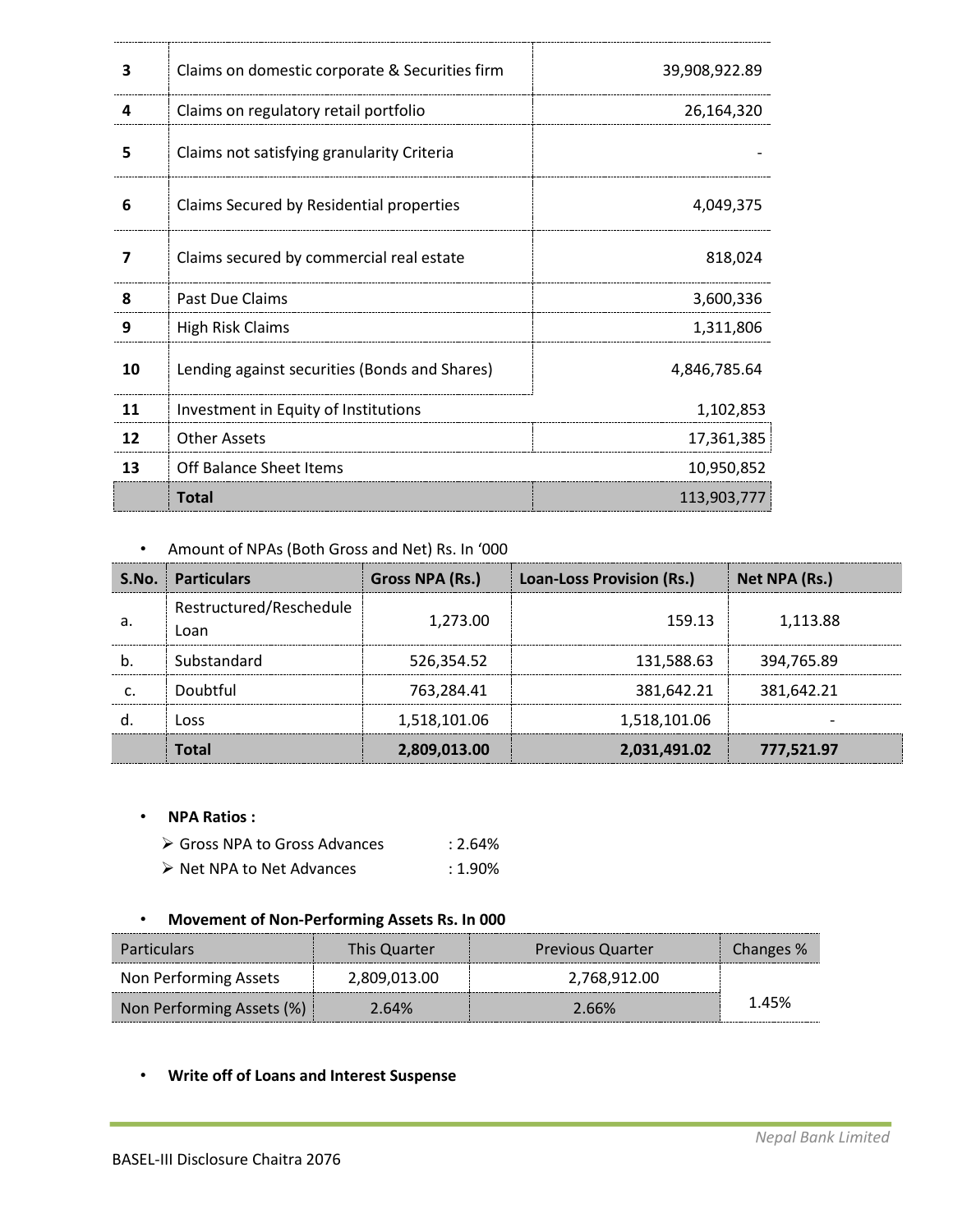Following Loans and Interest Suspense have been written off during the year 2075-076 Rs in '000' - No loans have been written off during the FY 2075-076

| Movements in Loan Loss provision and Interest Suspense:<br>$\bullet$ | Rs. In '000                |                          |
|----------------------------------------------------------------------|----------------------------|--------------------------|
| <b>Particulars</b>                                                   | <b>Loan Loss Provision</b> | <b>Interest Suspense</b> |
| Opening balance                                                      | 3,173,382                  | 5,722,541                |
| Write Back/off in the years                                          |                            |                          |
| Addition in the year                                                 | 182.270                    | 943.941                  |
| Balance as at 12 <sup>th</sup> April 2020                            | 3,355,651                  | 6,666,482                |

- Details of Subordinated Term Debt:
	- Not applicable
- Details of Additional Loan Loss Provision:
	- None
- Segregation of Investment Portfolio

| <b>S.No.</b> Investment Category                    | Amount Rs. (000) |
|-----------------------------------------------------|------------------|
| <b>Held for Trading</b>                             |                  |
| Held to Maturity (Government Securities)   11115976 |                  |
| Available for Sale(Equity)                          | 3044799          |

### **3. Risk Management Function**

NBL is exposed to various types of risks including credit, market, liquidity, operational, legal, compliance and reputation risks. The objective of the risk management framework at the Bank is to ensure that various risks are understood, measured and monitored and that the policies and procedures established to address these risks are strictly adhered to.

The Board of Directors has oversight on all the risks assumed by the bank. The board level sub-committee (Risk Management Committee) has been established to facilitate focused oversight of various risks. The committee reviews the risk management policies, the bank's compliance with risk management guidelines issued by NRB and the status of implementation of BASEL - III requirement by the bank.

The Bank has set up a strong control and monitoring environment for comprehensive risk management at all levels of operation by establishing an independent Risk Management Department which caters to the current banking requirement of properly identifying and monitoring the risks apparent and inherent in the business.

### **Measurement of Risks for Capital Adequacy Purpose:**

Under Pillar 1 of the specific NRB guidelines, the bank currently follows Simplified Standardized Approach for Credit Risk, Basic Indicator Approach for Operational Risk and Net Open Position approach for Market risk.

### **A. Credit Risk**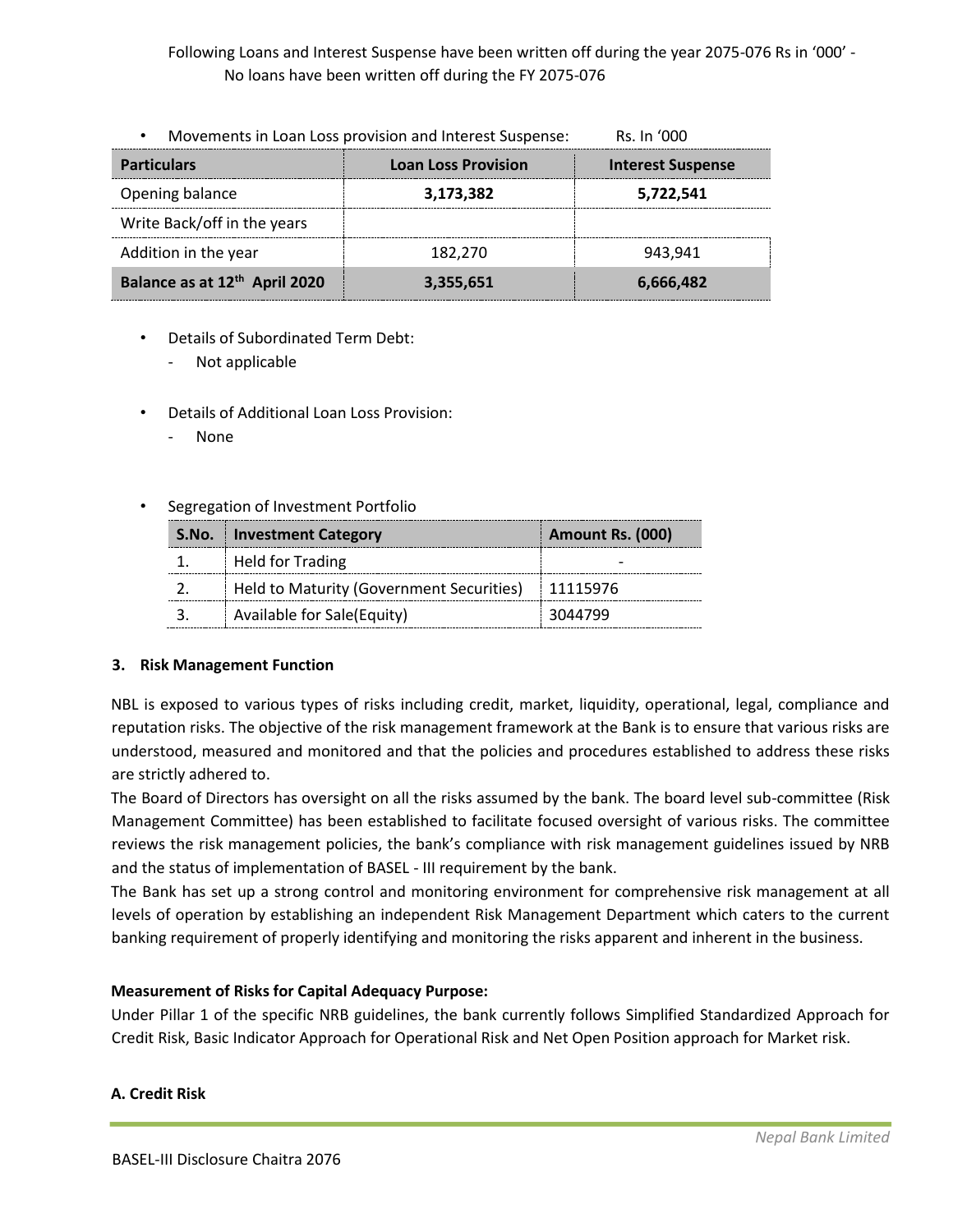#### **Strategies and Process:**

All credit related aspects are governed by Operation Manual-2 (Credit) and Credit Policy of NBL. These documents outline the type of products that can be offered, customer categories, credit approval process and limits. These documents are approved by the Board of directors.

The Bank's main emphasis is on SME credit. Different limits of lending power have been assigned at branch level, department head level and the credit committee level. Every aspect relating to credit such as procedure, documentation etc. are clearly defined in the Operation Manual -2 and the Credit Policy of the bank.

#### **Pre Sanction:**

The branch managers have the authority to approve the credit within their permissible limits after due scrutiny of background of the promoter, nature of business, turnover in the account, other financial indicators, income , collateral and security. Loans above the authority of branch are recommended to head office for further decision.

#### **Credit Risk Assessment Process:**

Risk Management Department carries out a comprehensive credit risk assessment process that encompasses analysis of relevant quantitative and qualitative information to ascertain credit rating of the borrower. The credit rating process involves assessment of risk emanating from various sources such as market risk, management risk, environmental risk, financial risk and security risk taking into consideration as much as 30 sub-parameters under each of these categories. Credit thresholds have been set for forwarding the credit files for risk rating before they are submitted for approval in the credit committee by the concerned credit units.

### **Post Sanction Monitoring/ Follow up:**

Concerned branch are required to obtain regular information of the business. In case of revolving loans, the drawing power is checked commensurate with the existing level of stocks and working capital checked and verified at regular interval. The credit units at the Head Office are also required to prepare quarterly credit report to submit at higher level as a part of formal monitoring process.

#### **B. Operation Risk**

Operational risk is the risk of loss resulting from inadequate or failed internal processes, people or systems, or from external events. Operational risk is inherent in the bank's business activities.

The board level committee that undertakes supervision and review of operational risk aspects are the Risk Management Committee and Audit Committee. The board and the risk committee review the operational risk level and the material operational risk exposure. The Audit committee supervises audit and compliance related aspects. Internal Audit department on the other hand carries out audit according to the audit plan and reports findings to the audit committee.

### **Risk Arising from breakdown of Information and Operating System:**

The bank has introduced new centralized software Pumori-IV and has improved in its MIS infrastructure in order to ensure the associated operational risks being brought down to an acceptably low level.

To safeguard the probable losses resulting from system failure or natural disaster, the bank has taken following policies to minimize the risk:

a. Back up – Daily back up of all balances are taken at the end of the day. The bank is developing a system of auto back up in the near future.